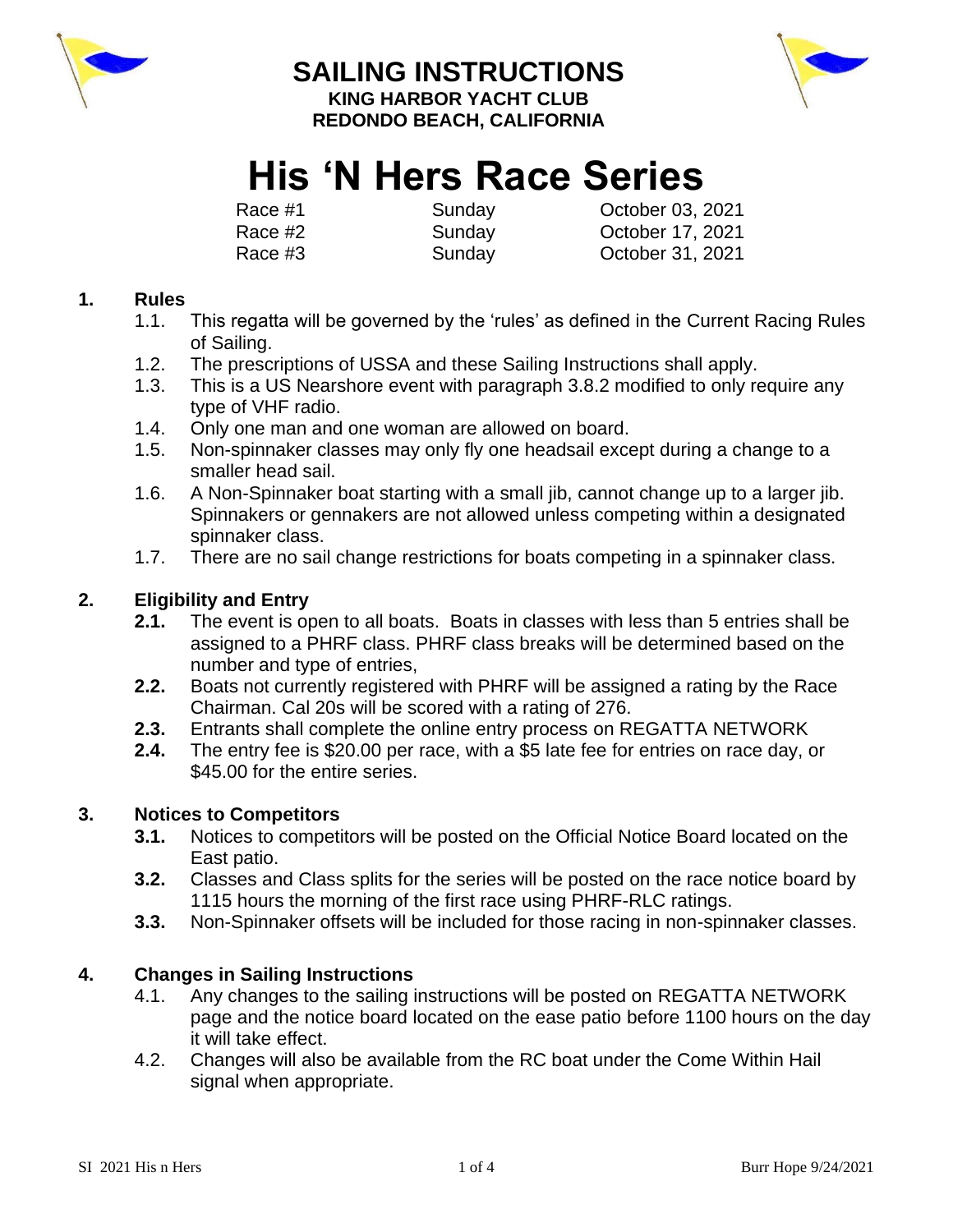

# **SAILING INSTRUCTIONS**



#### **5. Signals Made Ashore**

- 5.1. Signals made ashore will be displayed on the KHYC flag pole located on the East patio of the clubhouse.
- 5.2. If the postponement signal (AP) is displayed the warning signal will be made no sooner than one hour after the AP is lowered.

#### **6. Schedule of Races**

- 6.1. One race on each of three days is scheduled.
- 6.2. The first warning will be at 1255 hours each race day.
- 6.3. Multiple horns may be sounded prior to the first warning.

#### **7. Signals on the Race Committee Boat**

- 7.1. Starting signals will conform to rule 26 of the current Racing Rules of Sailing (RRS).
- 7.2. Classes, as constituted before race #1, shall start in the following order:

| <b>Class</b>  | <b>Flag</b> |
|---------------|-------------|
| <b>PHRF A</b> | I)          |
| <b>PHRF B</b> | Е           |
| <b>PHRF V</b> | V           |
| Cal 20        | F           |
| Martin 242    | C           |

• Spinnaker K

#### **8. The Race Course**

- 8.1. The racing area will be in the vicinity of "S" mark per the current KHYC Mark Guide.
- 8.2. The course for each race will be selected from the His N Hers Course Chart and signaled by a numbered placard from the Race Committee boat at the time of the Class Warning Signal.
- 8.3. On a given race day, the R/C will select a single course for all classes that are eligible for competing for the series perpetual trophy. Otherwise, a different course may be selected based on the discretion of the R/C PRO

#### **9. Marks**

- 9.1. Marks are spar buoys in the approximate positions defined by the current KHYC Mark Guide.
- 9.2. "G" mark is the bell buoy at the entrance to the Harbor.
- 9.3. "W" mark is the white center channel buoy at the entrance to King Harbor.

#### **10. The Start**

10.1. Races will be started using Rule 26 with individual classes starting using a fiveminute sequence. The committee will attempt but is not obligated to keep all start & restart times at five-minute clock intervals.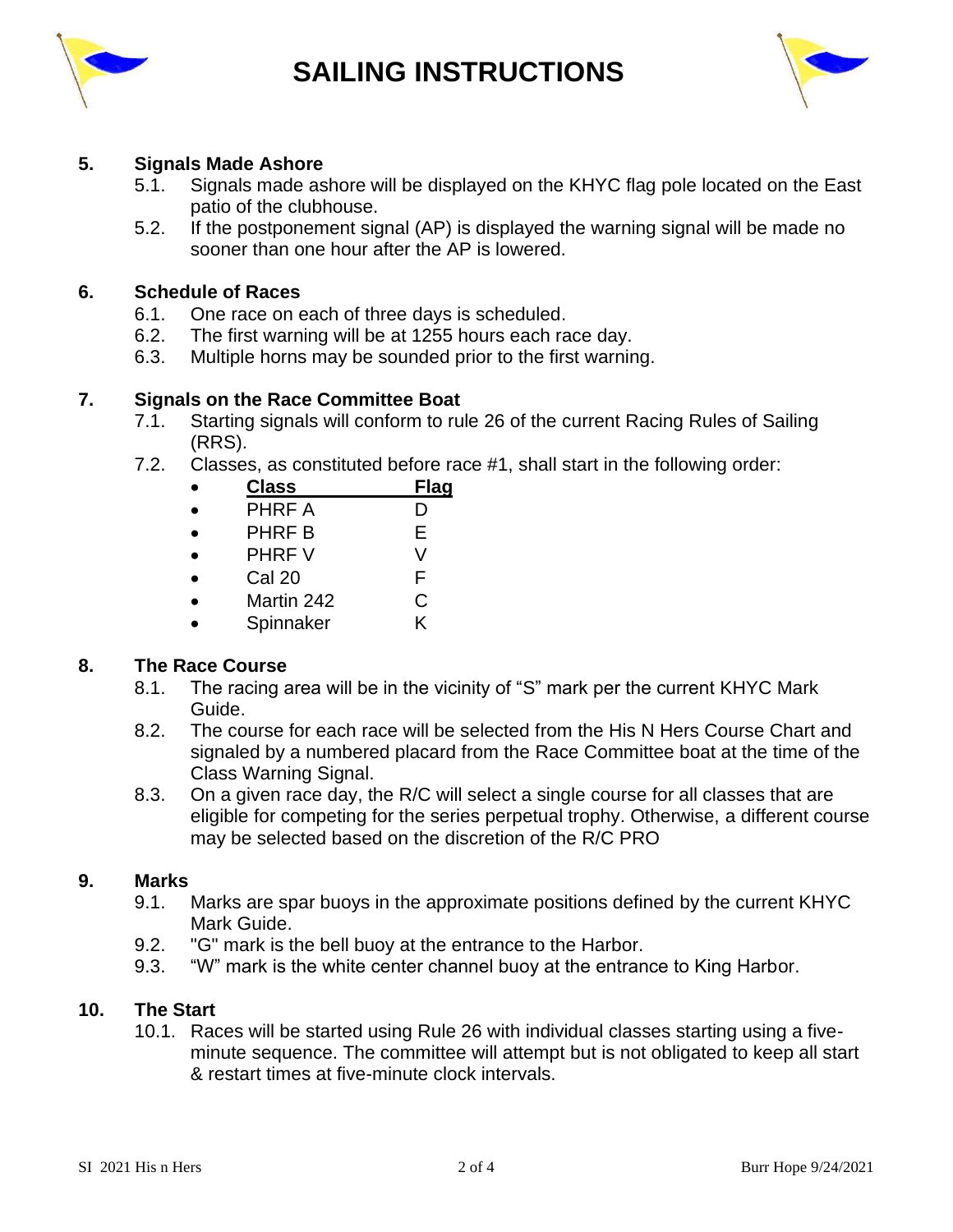

- 10.2. The starting line will be between S-Mark and a staff with an orange flag on the Race Committee Boat anchored to starboard of S-Mark.
- 10.3. Boats whose warning signal has not been made shall keep clear of all boats whose warning signal has been made.

#### **11. Safety**

- 11.1. All boats must check in with the Race Committee on the water prior to the Class warning signal.
- 11.2. A boat retiring must notify the committee ASAP or before the last boat to finish (whichever is sooner). The RC monitors VHF Ch.78.

#### **12. The Finish**

- 12.1. The finish line will be inside the harbor entrance between a staff displaying an orange flag on the Race Committee boat anchored just inside the breakwater and the Redondo Beach East Jetty Light (#2) at the harbor entrance.
- 12.2. Finishers should take their own time at the white entrance buoy (W) if the committee boat is not on station.

#### **13. Penalty System**

13.1. The 720-degree turn penalty is replaced with a 360-degree turn penalty, to include one tack and one jibe, modifying rules 44.1 & 44.2. Rule 44.3 shall not apply.

#### **14. Protests**

- 14.1. Boats intending to protest must notify the RC boat upon finishing.
- 14.2. Protests shall be completed on the form available from the Race Chair or the PRO within 45 minutes after the race committee boat docks.
- 14.3. The Committee will sound one signal and post docking time on the Race board.
- 14.4. Protests will be posted as they are submitted
- 14.5. Protests will be as soon as possible.

### **15. Scoring**

- 15.1. All races will be scored using Time on Time (TOT) protocol under the Low Point System Appendix A 4.1 and A 9 of the Race Rules of Sailing.
- 15.2. There will be no throw outs for series scoring.
- 15.3. Scoring will be based on RLC ratings, non-spinnaker offsets will be applied,
- 15.4. Class series winners will be based on their three race scores.
- 15.5. The Maureen Cash Memorial Perpetual Trophy will be awarded by scoring all
- 15.6. non-spinnaker boats together in the same manner as the individual classes.
- 15.7. Cal 20s will be scored with a rating of 276 for determining the overall positions.

#### **16. Prizes**

- 16.1. Both racers on award-winning boats shall receive trophies.
- 16.2. Individual class trophies will be awarded.
- 16.3. Entries in the Spinnaker class will be eligible for trophies in each individual race but will not be eligible to compete for the Series Perpetual Trophy.
- 16.4. Trophies for overall class winners and THE MAUREEN CASH MEMORIAL THROPHY for the overall series winner will be awarded as soon as possible.